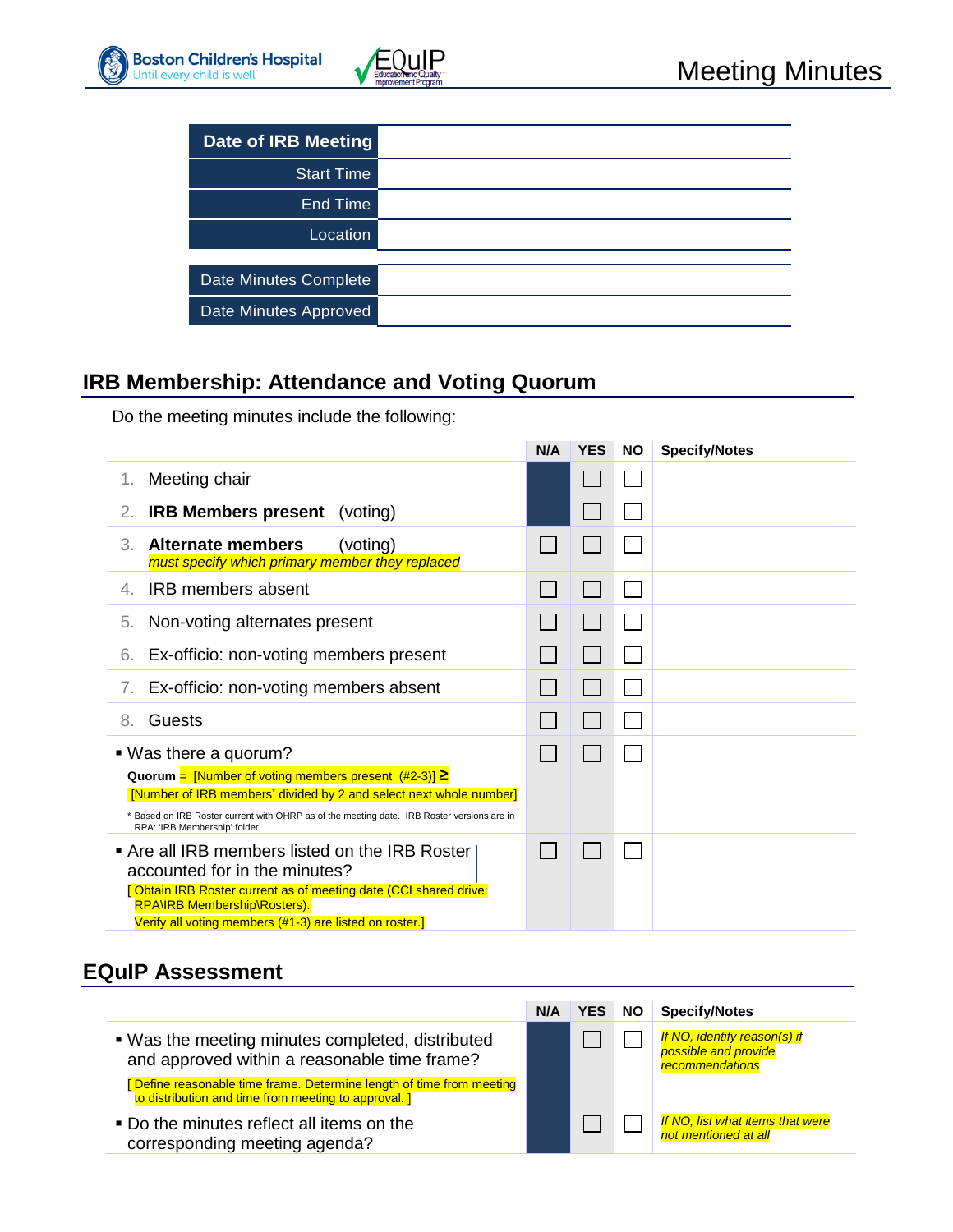# **Reviews and Deliberations**

|                                                                                                               | N/A | <b>YES</b> | NO. | <b>Specify/Notes</b> |
|---------------------------------------------------------------------------------------------------------------|-----|------------|-----|----------------------|
| • Were there <b>unanticipated problem/events</b> ?<br>$\mapsto$ If Yes, were each of the following specified: |     |            |     |                      |
| Motion                                                                                                        |     |            |     |                      |
| Determination of UAP risk to subjects<br>2.                                                                   |     |            |     |                      |
| Determination of serious non-compliance<br>3.                                                                 |     |            |     |                      |
| Determination of continuing non-compliance<br>4.                                                              |     |            |     |                      |
| Vote count (For, Against, Abstain)<br>5.<br>Verify there is still quorum                                      |     |            |     |                      |
| Unavailable for discussion<br>6.<br>If yes, verify member name specified                                      |     |            |     |                      |
| <b>Discussion</b>                                                                                             |     |            |     |                      |
| $\rightarrow$ were deliberations consistent with letter?                                                      |     |            |     |                      |

|    |                                                                                                          | N/A         | <b>YES</b> | <b>NO</b> | <b>Specify/Notes</b> |
|----|----------------------------------------------------------------------------------------------------------|-------------|------------|-----------|----------------------|
|    | • Were there <b>Continuing Renewals</b> ?<br>$\rightarrow$ If Yes, were each of the following specified: |             |            |           |                      |
| 1. | Motion                                                                                                   |             |            |           |                      |
| 2. | If conditional approval,<br>return to reviewers or full committee                                        |             |            |           |                      |
| З. | Approval interval                                                                                        |             |            |           |                      |
|    | Vote count (For, Against, Abstain)<br>Verify there is still quorum                                       |             |            |           |                      |
| 5. | Unavailable for discussion<br>If yes, verify member name specified                                       |             |            |           |                      |
| 6. | <b>Discussion</b>                                                                                        |             |            |           |                      |
|    | $\rightarrow$ were deliberations consistent with letter?                                                 |             |            |           |                      |
|    | $\rightarrow$ did discussion include summaries of concerns<br>raised and resolutions?                    |             |            |           |                      |
|    | $\rightarrow$ did discussion include issues raised in<br>primary and secondary reviewer worksheets?      | <b>Tara</b> |            |           |                      |
|    | $\mapsto$ if IRB requested changes or disproved<br>protocol, were specific reasons were<br>provided?     |             |            |           |                      |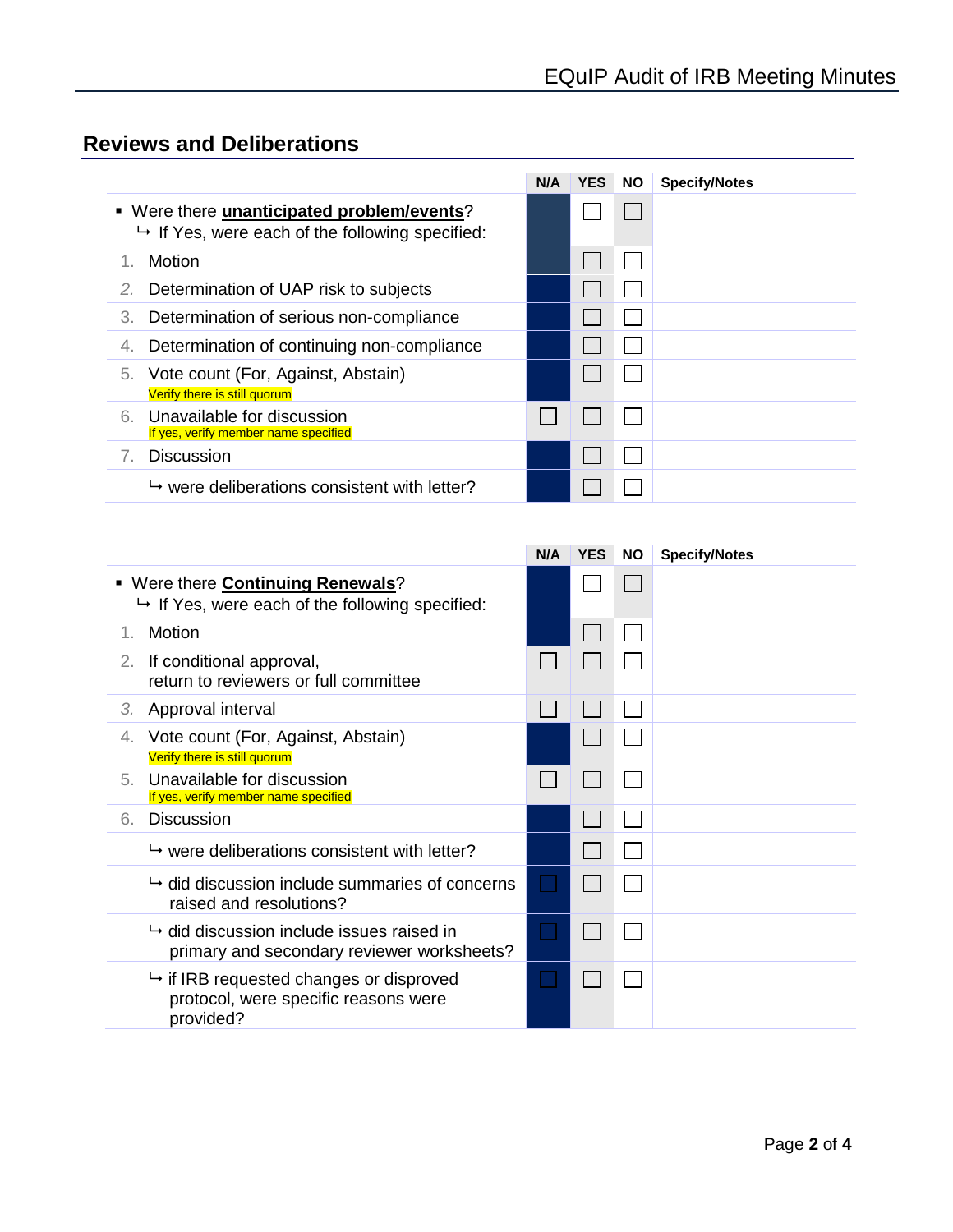# EQuIP Audit of IRB Meeting Minutes

|         |                                                                                                   | N/A       | <b>YES</b> | <b>NO</b> | <b>Specify/Notes</b> |
|---------|---------------------------------------------------------------------------------------------------|-----------|------------|-----------|----------------------|
|         | - Were there <b>Amendments</b> ?<br>→ If Yes, were each of the following specified:               |           |            |           |                      |
| $1_{-}$ | Motion                                                                                            |           |            |           |                      |
|         | 2. If conditional approval,<br>return to reviewers or full committee?                             |           |            |           |                      |
| 3.      | Vote count (For, Against, Abstain)<br>Verify there is still quorum                                |           |            |           |                      |
| 4.      | Unavailable for discussion<br>If yes, verify member name specified                                |           |            |           |                      |
| 5.      | <b>Discussion</b>                                                                                 |           |            |           |                      |
|         | $\rightarrow$ were deliberations consistent with letter?                                          |           |            |           |                      |
|         | $\rightarrow$ did discussion include summaries of concerns<br>raised and resolutions?             | H         |            |           |                      |
|         | $\mapsto$ did discussion include issues raised in<br>primary and secondary reviewer worksheets?   | $\sim$    |            |           |                      |
|         | $\mapsto$ if IRB requested changes or disproved<br>protocol, specific reasons were provided?      | III       |            |           |                      |
|         |                                                                                                   | N/A       | <b>YES</b> | <b>NO</b> | <b>Specify/Notes</b> |
|         | ■ Were there <b>Deferrals</b> ?<br>$\rightarrow$ If Yes, were each of the following specified:    |           |            |           |                      |
| 1.      | Motion                                                                                            |           |            |           |                      |
| 2.      | If conditional approval,<br>return to reviewers or full committee?                                |           |            |           |                      |
|         | 3. Approval interval                                                                              |           |            |           |                      |
| 4.      | Vote count (For, Against, Abstain)<br>Verify there is still quorum                                |           |            |           |                      |
| 5.      | Unavailable for discussion<br>If yes, verify member name specified                                |           |            |           |                      |
| 6.      | <b>Risk determination</b>                                                                         |           |            |           |                      |
| 7.      | Parental permissions                                                                              |           |            |           |                      |
| 8.      | Assent                                                                                            |           |            |           |                      |
| 9.      | <b>Discussion</b>                                                                                 |           |            |           |                      |
|         | $\rightarrow$ were deliberations consistent with letter?                                          |           |            |           |                      |
|         | $\rightarrow$ did discussion include summaries of concerns<br>raised and resolutions?             | $\sim 10$ |            |           |                      |
|         | $\mapsto$ did discussion include issues raised in<br>primary and secondary reviewer worksheets?   |           |            |           |                      |
|         | $\mapsto$ if IRB requested changes or disproved<br>protocol, were specific reasons were provided? |           |            |           |                      |